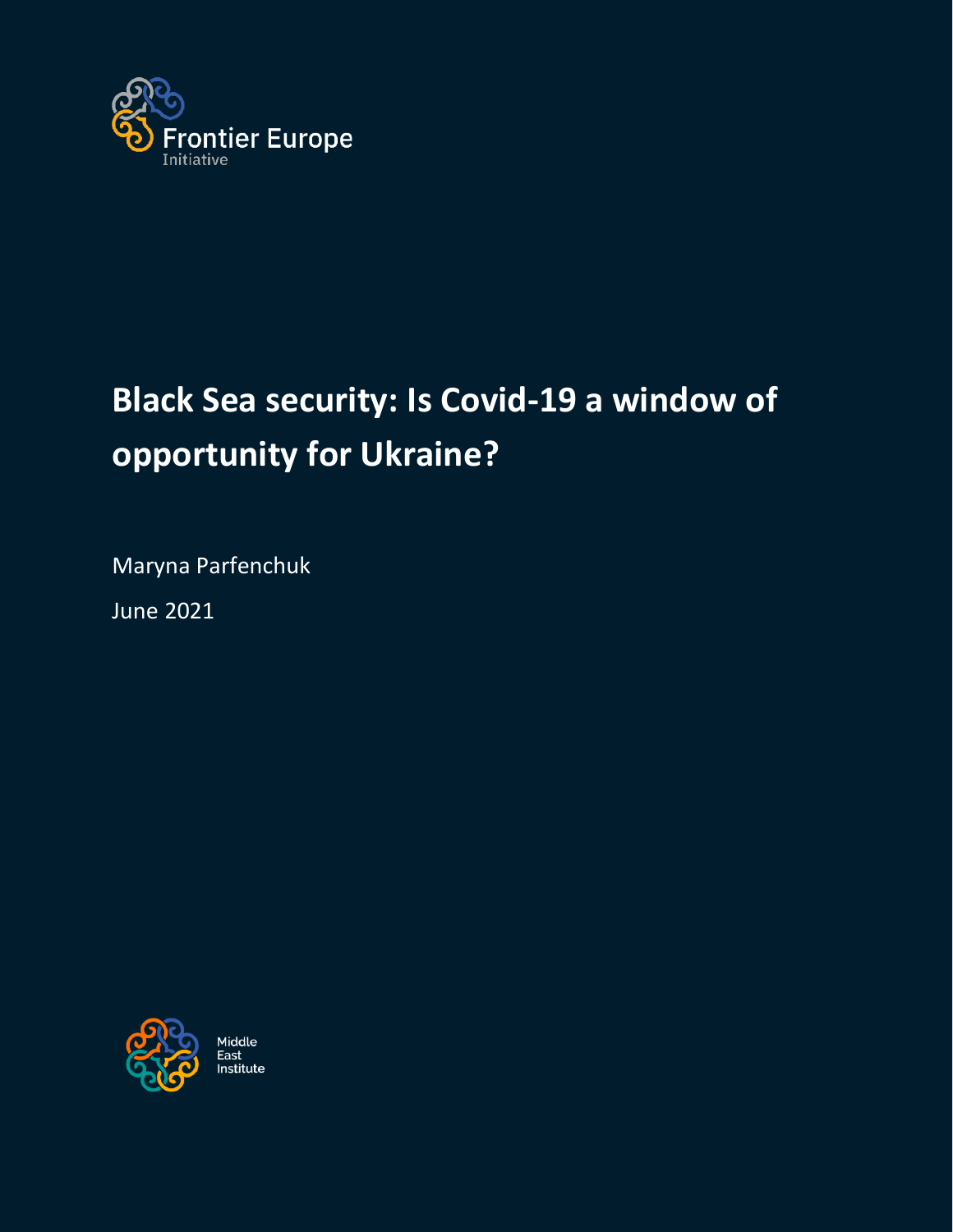# **About the author**

Maryna Parfenchuk is a fellow with MEI's Frontier Europe Initiative. She is a graduate in European and Global Affairs, an activist, and a researcher of the Eastern European region.

Previously, Maryna worked as a Program Associate at the Club of Three, a Franco-German-British leadership initiative in London, and as a Human Rights Social Media Trainee at the Ukrainian NGO "Right to Protection", an executive body of the UNHCR Ukraine.

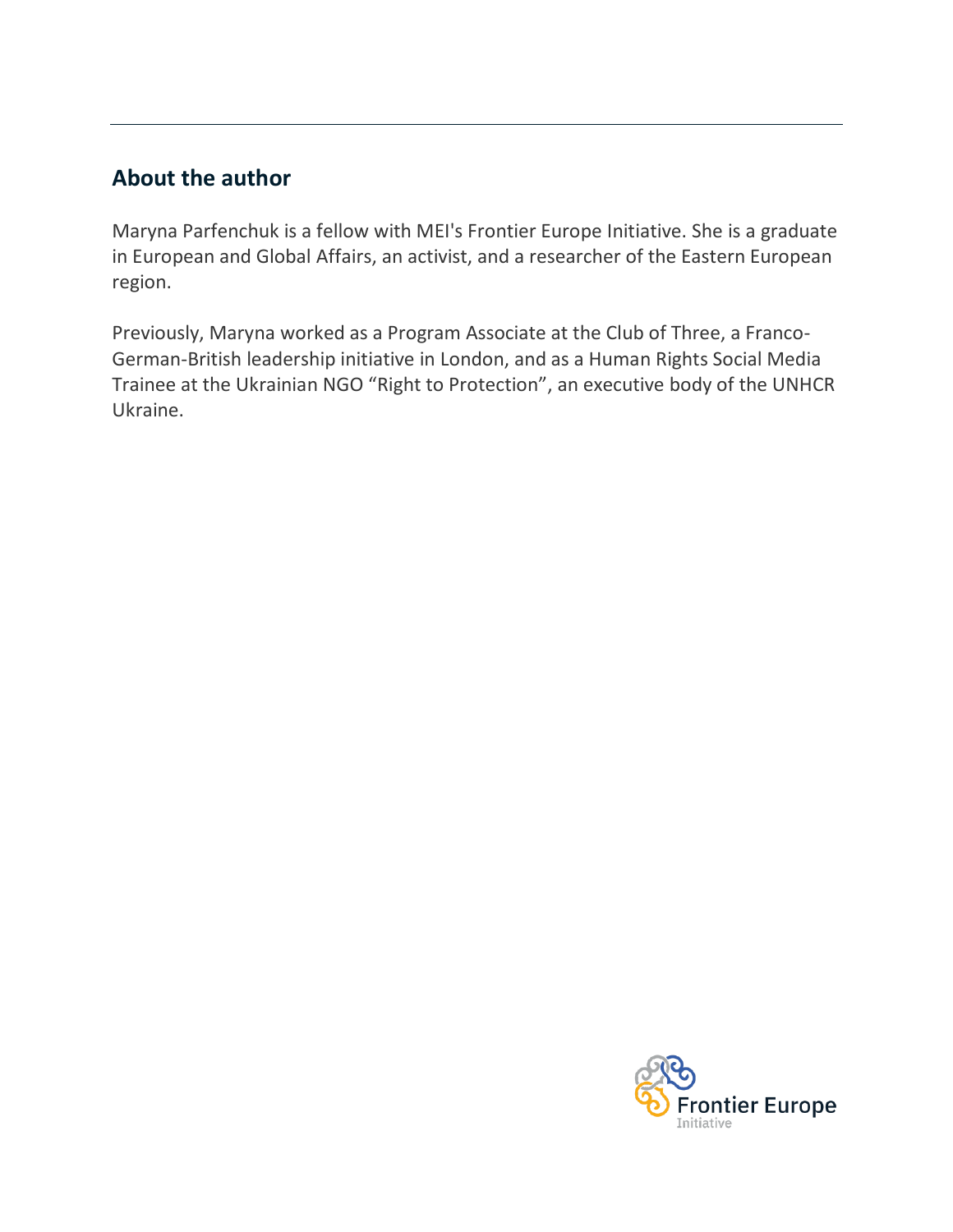# **Black Sea security: Is Covid-19 a window of opportunity for Ukraine?**

**This paper examines the consequences of the COVID-19 health crisis for Ukraine and implications for U.S. policy in the Black Sea region. It argues that with COVID-19, there is now a window of opportunity for the U.S. to strengthen its presence and establish leadership in the Black Sea through closer cooperation with Ukraine.**

The Black Sea region is an important gateway between Europe and Asia. Policymakers have long highlighted the geopolitical importance of a secure Black Sea region because it is closely connected to the stability of the Eurasian continent at large. In 1904, H J Mackinder remarked that a strong strategic position and influence in the Black Sea region would provide opportunities for establishing dominance over Eurasia, which is vital to controlling the world at large.<sup>1</sup>

The link between geopolitics and health security is vital when studying the impact of COVID-19 on the Black Sea region and specifically, Ukraine. According to Alan Ingram, the potential for disease to disrupt sovereignty and state stability, causing implications for wider geopolitics and international security, is high.<sup>2</sup> Similarly, Stefan Elbe argues that the power of a disease lies in its ability to directly alter military balances and speed up ongoing conflicts.<sup>3</sup> Long term, viruses have the potential to undermine the social, economic, and political layers of societies. This exacerbates existing problems while creating new weaknesses – a combination which creates fertile ground for instability.

The Black Sea region is currently managing military pressure from Russia, the economic influence of China, and soft power efforts of the West, making it a stage for power competition. With COVID-19 exacerbating Ukraine's political weaknesses and economic vulnerabilities, Russia and China are increasingly adopting a united front in the Black Sea. Such geopolitical changes in power distribution require more active presence and involvement of the U.S. in the Black Sea. This is not only to counterbalance the actions of Russia and China, but also to ensure a peaceful, stable, and democratic future for the region.



<sup>1</sup> Mackinder, H. J. "The Geographical Pivot of History." The Geographical Journal. April 1904.

[http://katedrawiss.uwm.edu.pl/sites/default/files/download/202005/h.\\_mackinder\\_the\\_geographical\\_pivot\\_of\\_history\\_1904.](http://katedrawiss.uwm.edu.pl/sites/default/files/download/202005/h._mackinder_the_geographical_pivot_of_history_1904.pdf) [pdf](http://katedrawiss.uwm.edu.pl/sites/default/files/download/202005/h._mackinder_the_geographical_pivot_of_history_1904.pdf)

<sup>2</sup> Ingram, Alan. "The New Geopolitics of Disease: Between Global Health and Global Security." Geopolitics. January 24, 2007. <https://www.tandfonline.com/doi/abs/10.1080/14650040591003516?journalCode=fgeo20>

<sup>3</sup> Elbe, Stefan. "Strategic Implications of HIV/AIDS." 2005.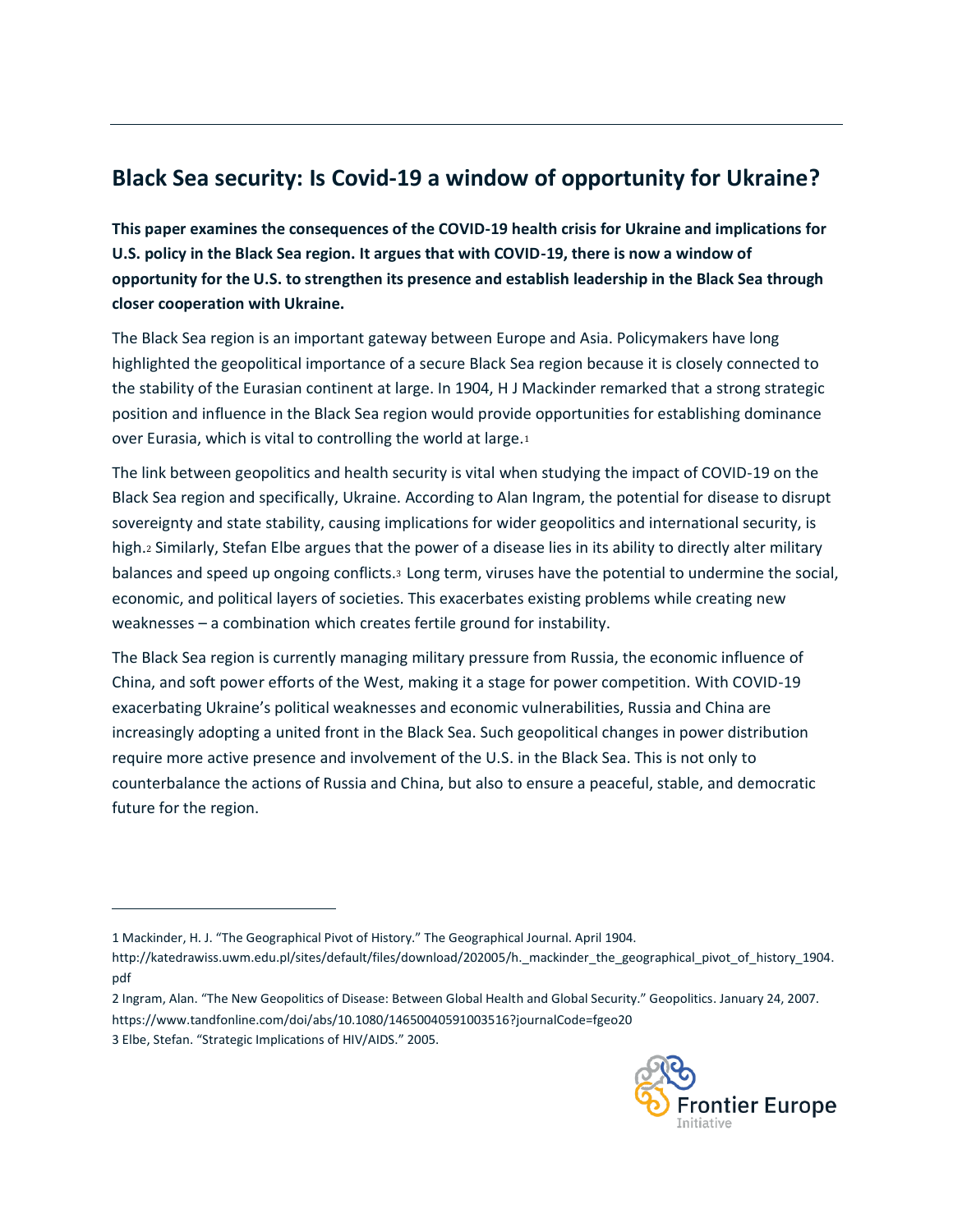#### **Ukraine**

COVID-19 has highlighted the scale of global inequality. While the pandemic hit all countries of the Black Sea, and undermined security capabilities across the region, Ukraine's geopolitical positioning means it has suffered most in terms of global inequalities in the race for the vaccine.<sup>4</sup> Ukraine has always had a unique role in the Black Sea having played an active part in tug-of-war competitions between the East and West on the Eurasian continent.

While in the short-term Ukraine benefited from Western attention because of this East-West rivalry, it now faces a deadlock in the geopolitics of coronavirus vaccines. Now, unable to secure the health of its population, Ukraine is looking Eastward for a solution. At the same time, Russia views the crisis as an opportunity to secure its position in Crimea and further 'Russify' the temporarily occupied territories in Eastern Ukraine.<sup>56</sup> COVID-19 has exposed the interdependency of health and geopolitics where a health crisis is used to manipulate and influence the geopolitics of the region. The coronavirus pandemic became a focal point of not only Ukraine's detriment but that of the whole Black Sea region.

#### **Vaccinations**

As one of Europe's poorest countries, Ukraine has significantly lagged behind in securing vaccines for its 41 million people, asking the West to help while banning the Russian vaccine. Despite differences in vaccine strategy amongst the Black Sea littoral states, Ukraine is a particular case in the region due to its geopolitical location. Situated between the East and West in the global race for the vaccine, Ukraine is struggling both with obtaining vaccines and ensuring fair and equitable public access to these vaccines.<sup>78</sup>

- 5 Pishchikova, Kateryna. "Covid-19 in Crimea: A Unique Challenge for an Unusual Periphery"." ISPI. May 20, 2020.
- <https://www.ispionline.it/en/pubblicazione/covid-19-crimea-unique-challenge-unusual-periphery-26226>

<https://www.reuters.com/article/us-health-coronavirus-russia-ukraine-idUSKBN2A31WZ>

- 7 Herszenhorn, David M. "Ukrainian PM: Russia using Covid influence for vaccine." Politico EU. February 10, 2020.
- <https://www.politico.eu/article/russia-using-covid-vaccine-for-influence-ukrainian-prime-minister-denys-shmyhal/>

8 "New EU programme to support readiness for vaccination efforts in Eastern Partnership countries with WHO." February 11, 2020[. https://reliefweb.int/report/ukraine/new-eu-programme-support-readiness-vaccination-efforts-eastern-partnership](https://reliefweb.int/report/ukraine/new-eu-programme-support-readiness-vaccination-efforts-eastern-partnership-countries)[countries](https://reliefweb.int/report/ukraine/new-eu-programme-support-readiness-vaccination-efforts-eastern-partnership-countries)



<sup>4</sup> Varenikova, Maria. "In Vaccine Geopolitics, a Great Game Played with Ukrainian's Health." New York Times. January 9, 2020. <https://www.nytimes.com/2021/01/09/world/europe/covid-vaccines-ukraine.html>

<sup>6</sup> "Russia to ship COVID-19 vaccine to rebel-held eastern Ukraine, Kremlin says." Reuters. February 3, 2020.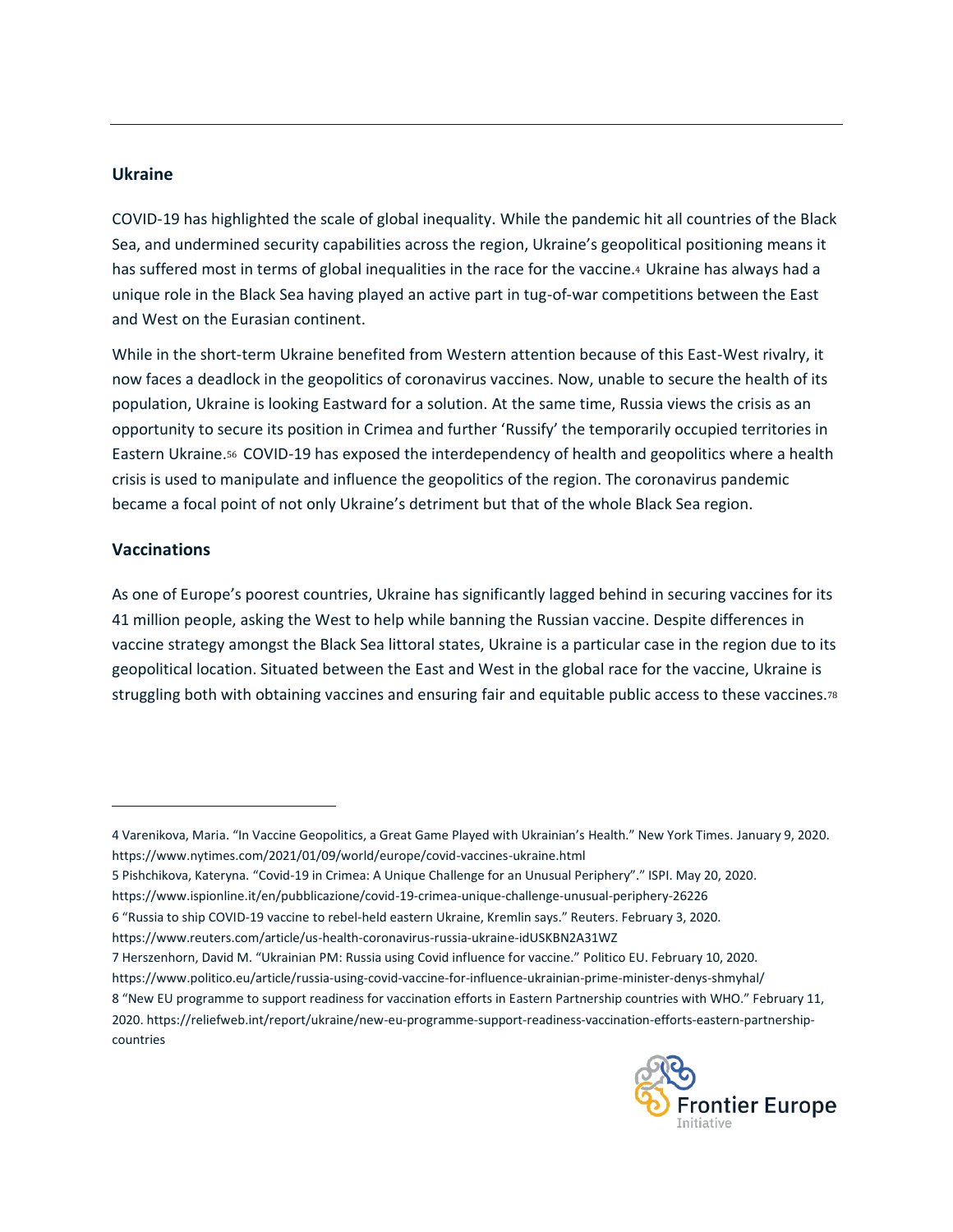Set to be among the last countries in the world to receive the vaccination, Ukraine has been forced to turn to Asia for its vaccine roll-out.<sup>9</sup> This is for several reasons: Ukraine cannot afford Pfizer vaccines from the U.S. due to a lack of infrastructure needed to store and transport them; Kyiv has banned Russian vaccines for political reasons; and Ukraine cannot rely on the EU because the bloc is facing its own delays.101112Having become more vulnerable to Russian hybrid war attacks, Ukraine is forced to seek partnerships in Asia. In the absence of Western support, Ukraine is looking East and has agreed to import the Chinese Sinovak vaccine while also securing a deal of vaccine supply from India.<sup>1314</sup>

While managing the fallout of COVID-19, Black Sea countries have become more vulnerable to the hybrid attacks and economic influences of Russia and China. It is important to highlight that Ukraine has found itself isolated from other Black Sea countries since the beginning of the pandemic. Both Ukraine and Moldova are among the last to ensure vaccine supply. However, Romania is supporting its neighbor by donating vaccines.<sup>15</sup> In contrast, Ukraine has been completely ignored as an isolated borderland between Russia and the West. During Ukrainian Prime Minister Denys Shymhal's visit to Brussels in early February, it was decided that Poland would provide around 1.2 million doses of COVID-19 vaccines to Ukraine.<sup>16</sup> But delays in the EU's vaccine roll-out have put this arrangement on hold. Meanwhile, the Baltics are unable to aid neighboring countries because they are in need of assistance themselves. Having been heavily affected by the coronavirus during the second wave, three Baltic countries – Estonia, Latvia, and Lithuania – wrote to the Commission asking for a new, more effective, and cohesive

[society/3191522-three-companies-in-ukraine-ready-to-store-pfizer-vaccines-shmyhal.html](https://www.ukrinform.net/rubric-society/3191522-three-companies-in-ukraine-ready-to-store-pfizer-vaccines-shmyhal.html)

<https://www.politico.eu/article/europe-coronavirus-vaccine-struggle-pfizer-biontech-astrazeneca/>

- <https://covid.unian.info/covid-19-ukraine-strikes-deal-for-supply-of-500-000-doses-of-indian-covishield-vaccine-11328737.html> 15 Oroschakoff, Kalina. "Romania donates Covid-19 vaccines to Moldova." Politico EU. February 27, 2020.
- <https://www.politico.eu/article/romania-donates-covid-19-vaccines-to-moldova/>

16 "Ukraine to receive 1.2 million doses of AstraZenica vaccine from Poland." Ukrinform. February 17, 2021.

[https://www.ukrinform.net/rubric-society/3192453-ukraine-to-receive-12m-doses-of-astrazeneca-vaccine-from-poland](https://www.ukrinform.net/rubric-society/3192453-ukraine-to-receive-12m-doses-of-astrazeneca-vaccine-from-poland-pm.html)[pm.html](https://www.ukrinform.net/rubric-society/3192453-ukraine-to-receive-12m-doses-of-astrazeneca-vaccine-from-poland-pm.html)



<sup>9</sup> "More than 85 poor countries will not have widespread access to coronavirus vaccines before 2023." Economist Intelligence Unit. January 27, 2021.<https://www.eiu.com/n/85-poor-countries-will-not-have-access-to-coronavirus-vaccines/> 10 "Three companies in Ukraine ready to store Pfizer." Ukrinform. February 16, 2021. [https://www.ukrinform.net/rubric-](https://www.ukrinform.net/rubric-society/3191522-three-companies-in-ukraine-ready-to-store-pfizer-vaccines-shmyhal.html)

<sup>11</sup> "Ukraine formally bans registration of Russian COVID-19 vaccines." Reuters. February 10, 2021.

[https://www.reuters.com/article/health-coronavirus-ukraine-russia/ukraine-formally-bans-registration-of-russian-covid-19](https://www.reuters.com/article/health-coronavirus-ukraine-russia/ukraine-formally-bans-registration-of-russian-covid-19-vaccines-idINL1N2KG2EZ) [vaccines-idINL1N2KG2EZ](https://www.reuters.com/article/health-coronavirus-ukraine-russia/ukraine-formally-bans-registration-of-russian-covid-19-vaccines-idINL1N2KG2EZ)

<sup>12</sup> Deutsch, Jillian. "How Europe fell behind on vaccines." Politico EU. January 27, 2021.

<sup>13</sup> "Ukraine signs up for China's Sinovac vaccine, with doses expected soon." Reuters. December 30, 2020.

[https://www.reuters.com/article/us-health-coronavirus-ukraine-vaccine/ukraine-signs-upfor-chinas-sinovac-vaccine-with](https://www.reuters.com/article/us-health-coronavirus-ukraine-vaccine/ukraine-signs-upfor-chinas-sinovac-vaccine-with-doses-expected-soon-idUSKBN294150)[doses-expected-soon-idUSKBN294150](https://www.reuters.com/article/us-health-coronavirus-ukraine-vaccine/ukraine-signs-upfor-chinas-sinovac-vaccine-with-doses-expected-soon-idUSKBN294150)

<sup>14</sup> "Ukraine strikes deal for supply of 500, 000 doses of Indian COVISHIELD vaccine." February 20, 2021.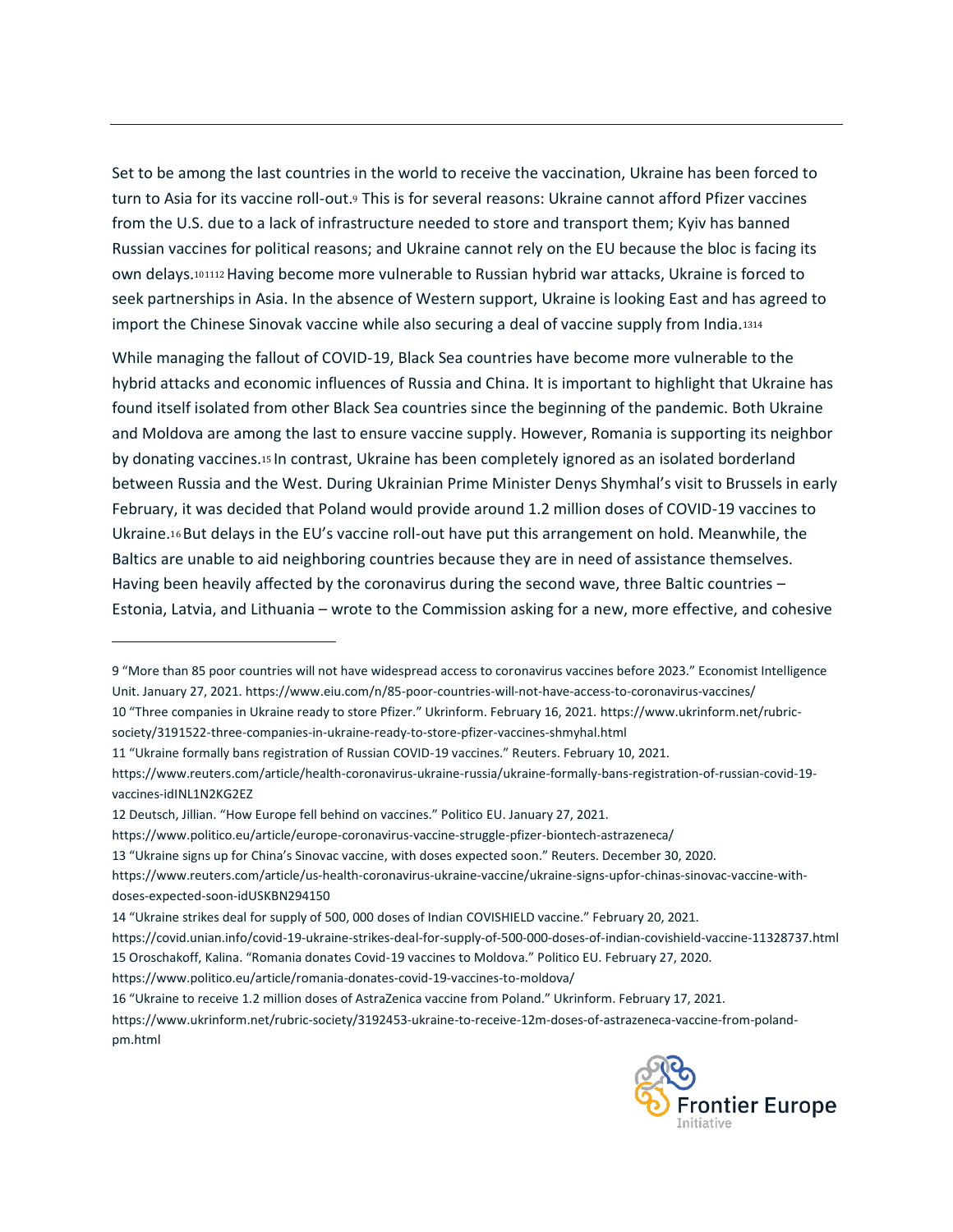'needs-based' system of vaccine distribution to halt the spread of the virus across Europe.<sup>17</sup> Thus, the EU is unable to aid Ukraine's vaccine roll-out because of persistent delays in vaccine deliveries to EU members, as well as findings that the AstraZeneca vaccine has been linked to a number of rare blood clots.<sup>18</sup>

A strong rhetoric of mutual cooperation and a "common fight against the coronavirus" persists within the EU, but the bloc is clearly unable to fully assist Ukraine's health insecurity when its medical system is poor and largely reliant on post-Soviet equipment. While the EU provided Ukraine with the largest amount of macro-financial assistance to help fight the coronavirus, it is not capable of providing aid in terms of vaccines due to its own internal challenges of vaccine supply delays.<sup>1920</sup>

#### **Russia**

It has been unsurprising to see global rivalry in the race for a vaccine. However, a pursuit of "'pandemic populism', authoritarian opportunism and geopolitical skulduggery<sup>"21</sup> is transforming the pandemic into an effective tool for anti-establishment ideologies that wish to 'take back control.' This could pose a greater threat for international affairs in the post-pandemic future. Russia uses this tool to demonstrate to the world that the political status quo is incorrect, and it is in fact Russia who is better adapted, better equipped, and better managed for a pandemic than Western states. It has benefited from COVID-19, having strengthened its influence in neighboring states by spreading disinformation that has enabled pro-Russian forces to gain more public support in Ukraine.<sup>2223</sup> Russia's 'vaccine diplomacy' seems to be a win-win strategy in constructing a positive pandemic narrative in which Russia creates and projects an



<sup>17</sup> Foote, Natasha, "New needs-based COVID vaccine distribution scheme needed, say Baltics." Euractiv. March 12, 2021. [https://www.euractiv.com/section/coronavirus/news/new-needs-based-covid-vaccine-distribution-scheme-needed-say](https://www.euractiv.com/section/coronavirus/news/new-needs-based-covid-vaccine-distribution-scheme-needed-say-baltics/)[baltics/](https://www.euractiv.com/section/coronavirus/news/new-needs-based-covid-vaccine-distribution-scheme-needed-say-baltics/)

<sup>18</sup> "Commission extends transparency and authorization mechanism for exports of COVID-19 vaccines." European Commission. March 11, 2021[. https://ec.europa.eu/commission/presscorner/detail/en/IP\\_21\\_1121](https://ec.europa.eu/commission/presscorner/detail/en/IP_21_1121)

<sup>19</sup> "EU disburses 600 million in macro-financial assistance to Ukraine." European Commission. December 9, 2020.

[https://ec.europa.eu/neighbourhood-enlargement/news\\_corner/news/eu-disburses-](https://ec.europa.eu/neighbourhood-enlargement/news_corner/news/eu-disburses-€600-million-macro-financial-assistance-ukraine_en)€600-million-macro-financial-assistance[ukraine\\_en](https://ec.europa.eu/neighbourhood-enlargement/news_corner/news/eu-disburses-€600-million-macro-financial-assistance-ukraine_en)

<sup>20</sup> Adler, Katya. "Covid: Why is the EU's vaccine rollout so slow?" BBC. January 29, 2020. [https://www.bbc.com/news/world](https://www.bbc.com/news/world-europe-55844268)[europe-55844268](https://www.bbc.com/news/world-europe-55844268)

<sup>21</sup> Dodds, Klaus et al. "The COVID-19 pandemic: territorial, political, governance dimensions of the crisis." Territory, Politics, Governance. June 22, 2020. https://doi.org/10.1080/21622671.2020.1771022

<sup>22</sup> Leigh, Michael. "Vaccine diplomacy: soft power lessons from China and Russia?" bruegel. April 27, 2021.

<https://www.bruegel.org/2021/04/vaccine-diplomacy-soft-power-lessons-from-china-and-russia/>

<sup>23</sup> Scott, Mark. "In race for coronavirus vaccine, Russia turns to disinformation." Politico. November 19, 2020.

<https://www.politico.eu/article/covid-vaccine-disinformation-russia/>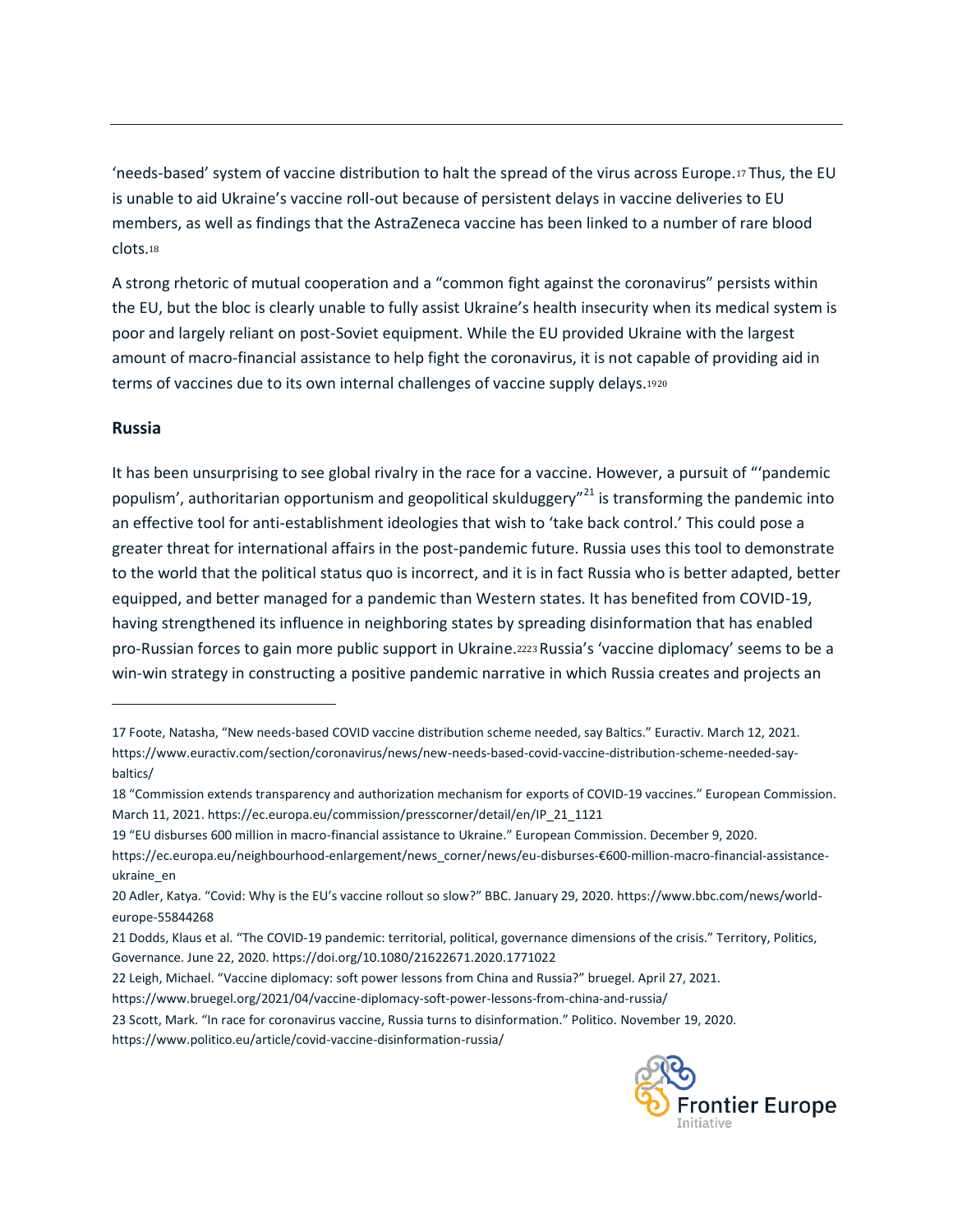impression to the world that its medical science prevails over that in the West, while showing readiness to aid neighboring countries in the name of humanitarian values.<sup>24</sup> In doing so, Russia has diverted global attention from its actions in the occupied territories of Donbas and Crimea, thereby strengthening its presence and influence in the Black Sea region.

# **Donbas**

On Mar. 22, 2020, the Ukrainian government announced the closure of its borders across the contact line in Eastern Ukraine, leaving non-government-controlled areas landlocked without support or sufficient infrastructure to respond to the health crisis. It was announced that the administrative borders between Ukraine and Donetsk/Luhansk regions would be closed indefinitely, opening a window for Russia to step in. The following day, Russia amended its lockdown decree No. 671-r and opened the crossing points for the people of Donetsk and Luhansk "in relation to the economic and transport blockade by Ukraine of certain districts of Donetsk and Lugansk regions of Ukraine, guided by the principles of humanity."<sup>25</sup> The border closures have had a detrimental impact on the population living in the non-government-controlled areas of Donbas, who have been unable to withdraw their pensions and money, visit relatives, or deal with official business like document legislation. The pandemic has isolated the breakaway regions of Ukraine, dramatically worsening the humanitarian situation there.

Six years since it began providing military, political, economic, and diplomatic support to separatist forces in Ukraine, Russia has added an 'humanitarian' instrument to assert its control over secessionist territories and fill the gap of a worsening humanitarian situation, including in terms of water supply, electricity and gas installations, disrupted food supplies, and destroyed medical facilities. There is no available data on COVID-19 cases in Donbas, simply due to no "official" information and lack of communication with the government in temporarily occupied territories.<sup>26</sup> Since the beginning of pandemic, the Donbas region has been forced to deal with restricted traffic through the crossing points at the contact line as well as limited medical facilities to accept and treat the sick. Without access to Ukrainian territory or medical assistance, the Donbas region and its people have been driven further

- 24 Leigh, Michael. "Vaccine diplomacy: soft power lessons from China and Russia?" bruegel. April 27, 2021.
- <https://www.bruegel.org/2021/04/vaccine-diplomacy-soft-power-lessons-from-china-and-russia/>
- 25 <http://publication.pravo.gov.ru/Document/View/0001202003230042>
- 26 "COVID-19 pandemic: what is going on in the occupied part of Donbas and in Crimean?" Ukraine Crisis. March 27, 2020. <https://uacrisis.org/en/75276-covid-19-pandemic-going-occupied-part-donbas-crimea>

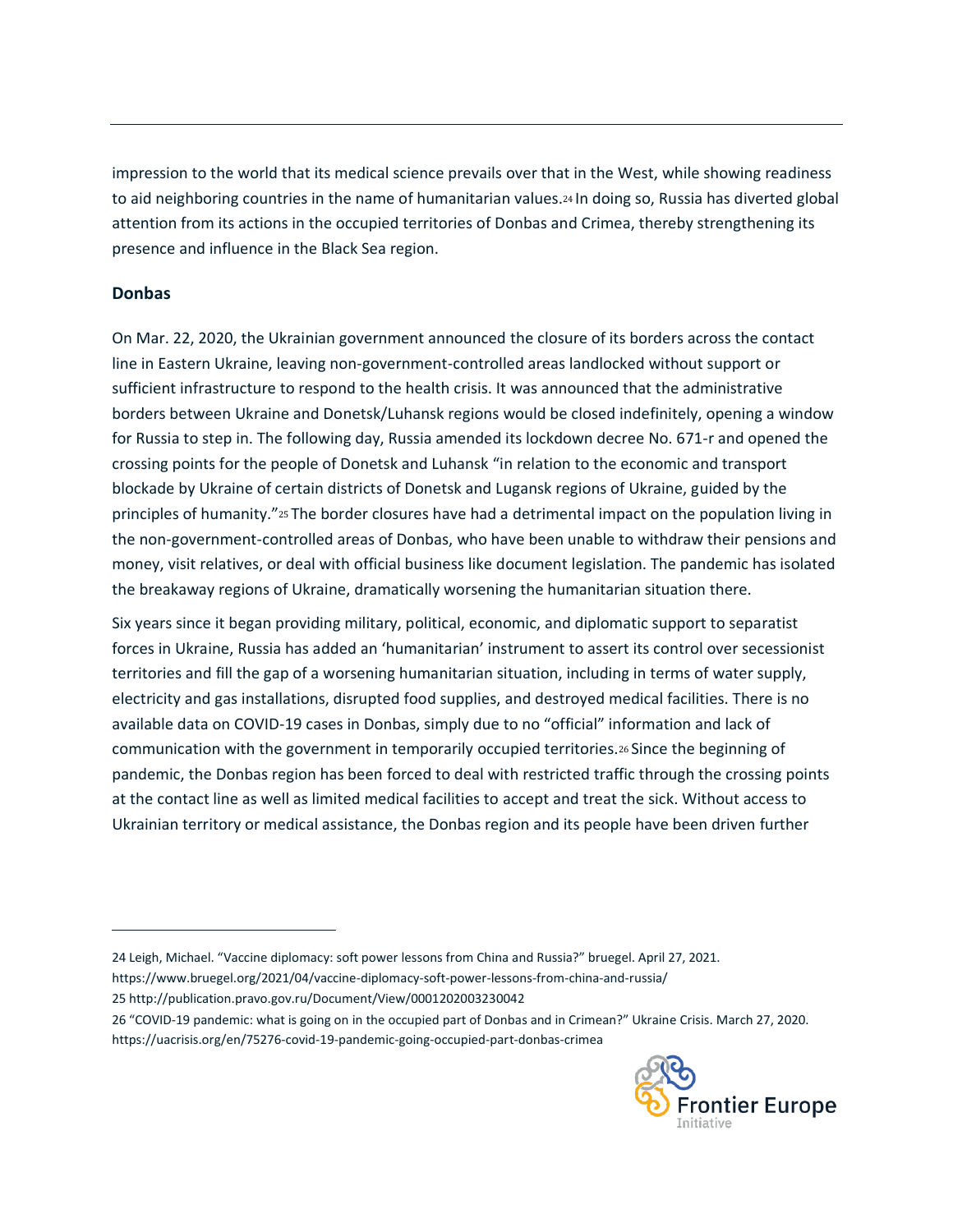away from Ukrainian authorities and forced to seek help in Russia.<sup>2728</sup> Health insecurity of the region, exacerbated by the current crisis, has led to thousands of people taking advantage of Russia's 'passportization' policy.<sup>29</sup> Since 2019, this policy has allowed residents of the separatist controlled the Donetsk People's Republic and the Luhansk People's Republic, DPR and LPR, to become Russian citizens through a simplified procedure. So far, it is estimated that the policy has affected about 2.9 million Ukrainians in Donbas and Crimea with 400,000 people in Donbas undergoing the compulsory conversion to Russian citizenship since the beginning of the conflict.<sup>30</sup>

Although banned by Ukrainian authorities, Russian vaccines are still circulating in the breakaway territories of DPR and LPR as a part of 'humanitarian convoy' dispatched by Russia.3132 Russia is attempting to portray itself as an humanitarian actor in the region while at the same time condemning and pressuring Kyiv to address Ukraine's struggles in securing alternative vaccine options for its population.

#### **Crimea**

The situation in Crimea is similar. Since the beginning of the pandemic, the peninsula has followed Russia's example in underreporting COVID-19 cases. A lockdown for Crimea was announced in March, despite being among the least affected regions, especially when compared to the rest of Russia.33 This resulted in Crimea's air traffic decreasing by more than 70 percent and rail traffic declining by five

31 "Ukraine officially bans registration of Russian COVID-19 vaccines." Reuters. February 10, 2020.

<sup>33</sup> Tafuro Ambrosetti, Eleonara. "Covid-19 in Crimea: A Unique Challenge for an Unusual "Periphery"." ISPI. May 20, 2020. <https://www.ispionline.it/it/pubblicazione/covid-19-crimea-unique-challenge-unusual-periphery-26226>



<sup>27</sup> Durnev, Dmitry. "In Ukraine's Donbas, coronavirus is pushing people on both sides even further apart." Open Democracy. June 30, 2020.<https://www.opendemocracy.net/en/odr/coronavirus-donbas-crossing-points/>

<sup>28</sup> Parfenchuk, Maryna. "Zelensky's strategy in Donbas is destined to fail: Human security as a major constraint." New Eastern Europe. August 12, 2020. [https://neweasterneurope.eu/2020/08/12/zelenskyys-strategy-in-donbas-is-destined-to-fail-human](https://neweasterneurope.eu/2020/08/12/zelenskyys-strategy-in-donbas-is-destined-to-fail-human-security-as-a-major-constraint/)[security-as-a-major-constraint/](https://neweasterneurope.eu/2020/08/12/zelenskyys-strategy-in-donbas-is-destined-to-fail-human-security-as-a-major-constraint/)

<sup>29</sup> "Russia's "Passportisation" of the Donbas." German Institute for International and Security Affairs. August 2020. https://www.swp-berlin.org/10.18449/2020C41/

<sup>30</sup> "Forced Russian 'passportization affects 2.9 million Ukrainians in Donbas, Crimea." Kyiv Post. February 20, 2020. [https://www.kyivpost.com/ukraine-politics/forced-russian-passportization-affects-2-9-million-ukrainians-in-donbas](https://www.kyivpost.com/ukraine-politics/forced-russian-passportization-affects-2-9-million-ukrainians-in-donbas-crimea.html)[crimea.html](https://www.kyivpost.com/ukraine-politics/forced-russian-passportization-affects-2-9-million-ukrainians-in-donbas-crimea.html)

[https://www.reuters.com/article/health-coronavirus-ukraine-russia/ukraine-formally-bans-registration-of-russian-covid-19](https://www.reuters.com/article/health-coronavirus-ukraine-russia/ukraine-formally-bans-registration-of-russian-covid-19-vaccines-idINL1N2KG2EZ) [vaccines-idINL1N2KG2EZ](https://www.reuters.com/article/health-coronavirus-ukraine-russia/ukraine-formally-bans-registration-of-russian-covid-19-vaccines-idINL1N2KG2EZ)

<sup>32</sup> "Ukraine's separatists roll out Russia's Sputnik V vaccine." Moscow Times. February 1, 2020.

<https://www.themoscowtimes.com/2021/02/01/ukraine-separatists-roll-out-russias-sputnik-v-vaccine-a72800>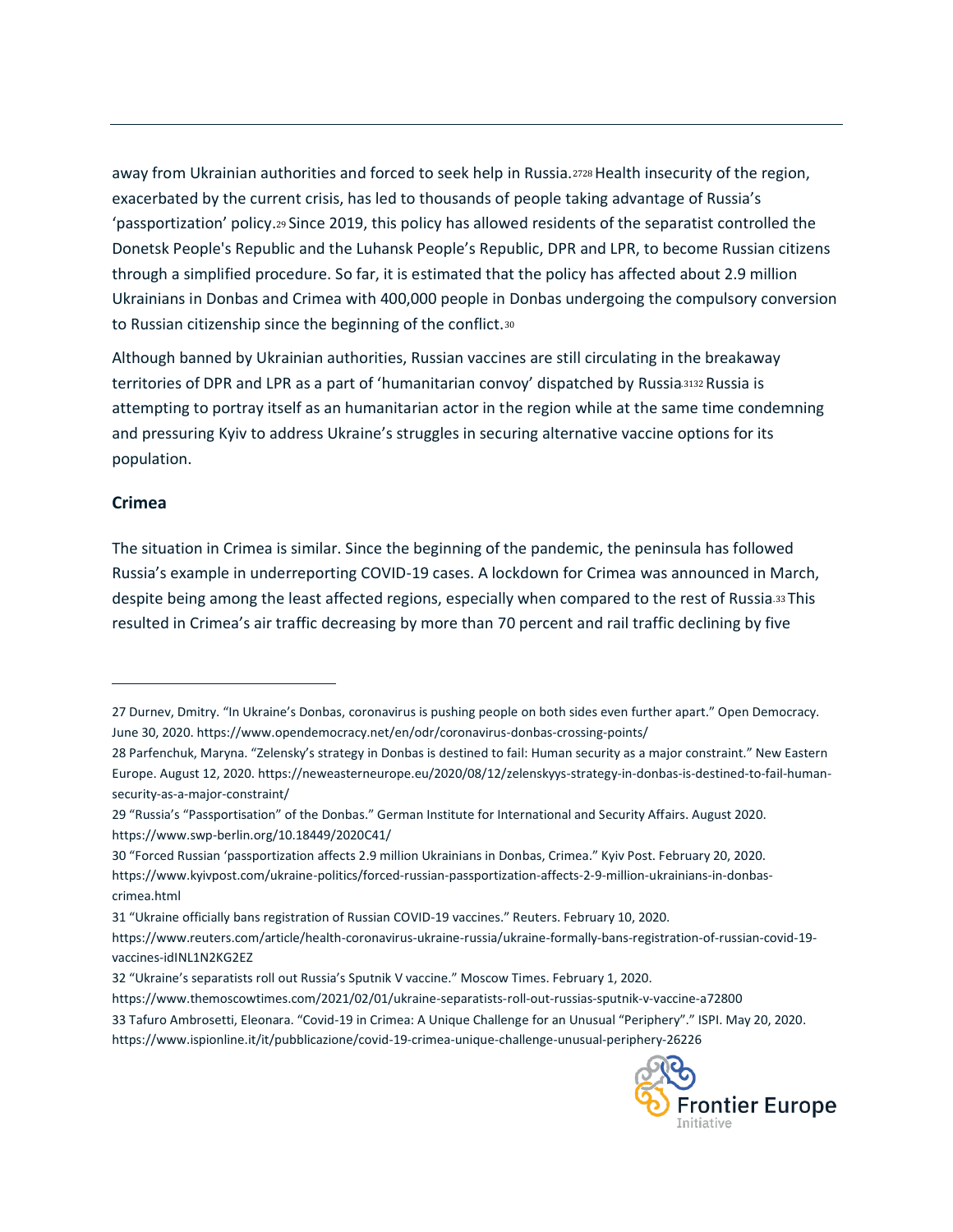times.3435However, a 46 percent increase was observed in cargo transportation and car arrivals through the Kerch Bridge, compared to last year when the bridge was first introduced.<sup>36</sup> These statistics demonstrate that COVID-19 is helping to isolate the peninsula while pushing for the region's full integration into Russian territory.

The pandemic has presented an opportunity for Russia to increase control over the region and allow exceptional actions to be taken, such as deploying paramilitary units to patrol streets and establishing tighter control on the peninsula. According to the Copenhagen School's securitization theory, once an issue has been successfully labelled as a 'security' issue, it is taken beyond the realm of normal political discourse and allows exceptional actions to be undertaken.37With COVID-19 clearly recognized as a global 'threat' to livelihoods, Russia has been able to use this discourse to justify further militarization of the Crimean Peninsula. Thus, in identifying the pandemic as a "threat to survival", militarization becomes a justified and necessary process.<sup>38</sup>

Using the global health crisis as justification, Kremlin authorities have introduced 'Cossack' paramilitaries to patrol the streets alongside local police.39Deployed 'Cossacks' do not have any legal status but are controlled by the Russian security service. They patrol the streets and enforce lockdown provisions which state that as of May 1, anyone arriving to the Crimean Peninsula should be placed "under observation" in "dedicated facilities" for 14 days, unless he/ she is a homeowner in Crimea. The Crimean Human Rights Group has recorded numerous cases where Cossacks have been involved in enforced disappearances, abductions, and torture by helping the police exert pressure on citizens and then by falsifying prosecutions against Crimean activists.<sup>40</sup> The 'Cossack' constituencies in Crimea have declared the creation of a 'Black Sea Cossack host' – a sort of Black Sea Cossack army under the orders of Russian security services. The Council of Ministers of the Republic Crimea have issued a Decree "On the creation of the State Treasury Institution of the Republic of Crimea 'The Cossacks of Crimea'", which

39 Goble, Paul. "Moscow Sets Up New 'Cossack' Paramilitary Units for Possible Use Against Ukraine." The Jamestown

<sup>40</sup> Coynash, Hayla. "Russia to use paramilitaries to enforce Covid-19 isolation in occupied Crimean." Kharkiv Human Rights Group April 13, 2020.<http://khpg.org/en/1586718841>



<sup>34</sup> <https://iz.ru/995406/2020-04-03/passazhiropotok-v-krym-aviatcionnym-transportom-upal-za-sutki-na-76> 35 <https://news.allcrimea.net/news/2020/4/18/passazhiropotok-poezda-moskvasimferopol-sokratilsya-v-pyat-raz-130442/> 36 [https://www.rzd-partner.ru/zhd-transport/news/po-krymskomu-mostu-zheleznoy-dorogoy-perevezeno-bolee-850-tys-tonn](https://www.rzd-partner.ru/zhd-transport/news/po-krymskomu-mostu-zheleznoy-dorogoy-perevezeno-bolee-850-tys-tonn-gruzov/)[gruzov/](https://www.rzd-partner.ru/zhd-transport/news/po-krymskomu-mostu-zheleznoy-dorogoy-perevezeno-bolee-850-tys-tonn-gruzov/)

<sup>37</sup> Nyman, Jonna. "Securitization theory." In Critical Approach to Security. Abingdon, Routledge. 2013.<https://bit.ly/3pj4vqK> 38 McDonald, Matt. "Securitization and the Construction of Security." European Journal of International Relations. 2008. <https://ir101.co.uk/wp-content/uploads/2017/11/mcdonald-securitization-and-the-construction-of-security.pdf>

Foundation. April 9, 2020. [https://jamestown.org/program/moscow-sets-up-new-cossack-paramilitary-units-for-possible-use](https://jamestown.org/program/moscow-sets-up-new-cossack-paramilitary-units-for-possible-use-against-ukraine/)[against-ukraine/](https://jamestown.org/program/moscow-sets-up-new-cossack-paramilitary-units-for-possible-use-against-ukraine/)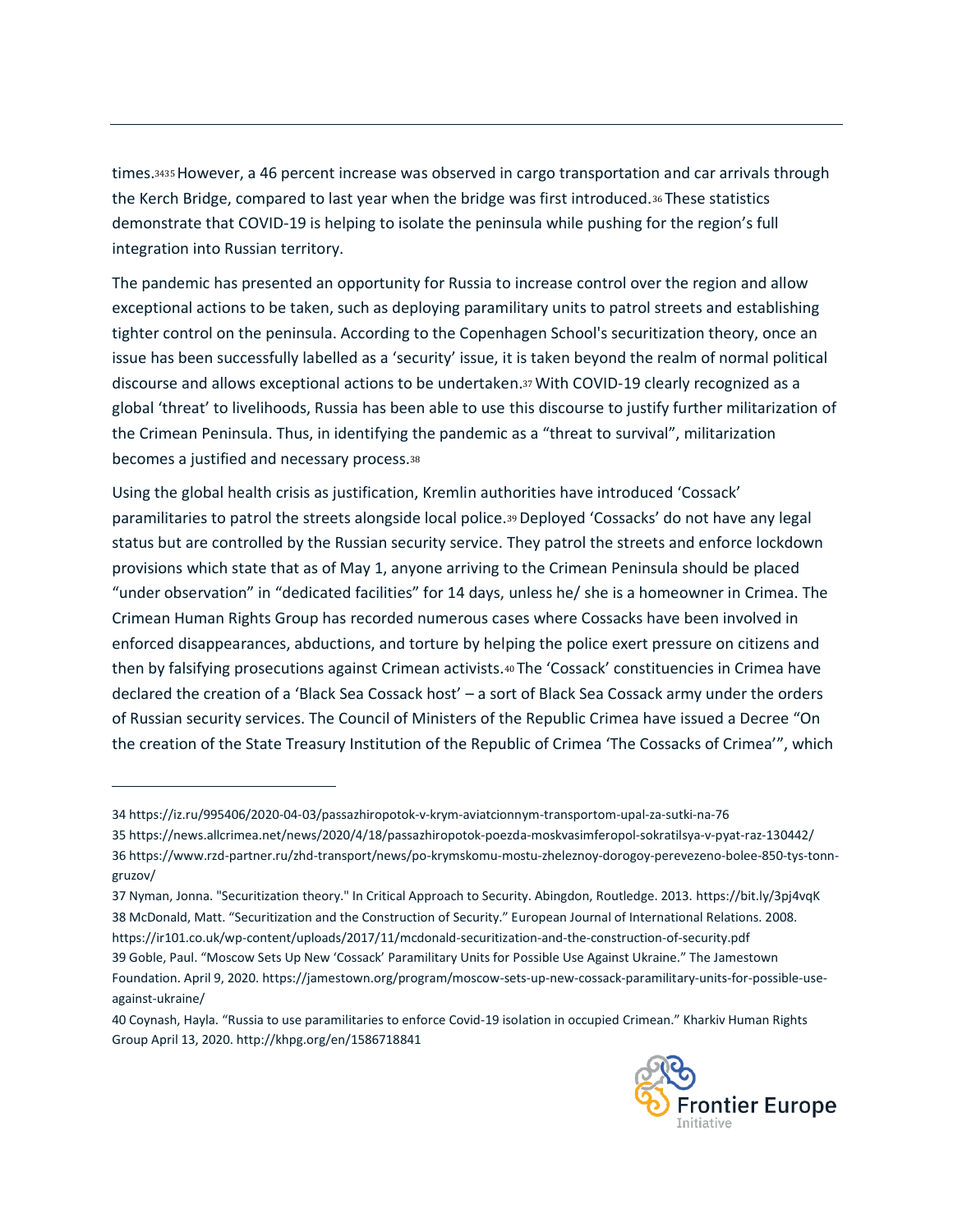legitimizes and secures Cossacks' presence and influence over illegally annexed territory.41 Over this short period of time, however, Cossacks have managed to organize themselves efficiently and begin recruiting youth into military schools, such as the Crimean Cossacks' Сorps of Cadets.<sup>42</sup> Thus, the militarization tactics of Russia are also embedded in public life by using "patriotic education" as a tool to indoctrinate local populations and subject young children to military training or other military-related activities.<sup>43</sup>

The deployment of 'Cossacks' to Crimea will have long term effects on the entire Black Sea region, which could undermine the security of the region for years to come. Not only do Cossacks possess weapons and military training, but they are also strengthening their network by establishing military camps and centers for training the youth. In the years to come, Crimea will be full of young people, militarily trained and well-acquainted with weaponry, who are seeking employment. Cossacks, a pro-Russian group based on Russian values, language, and mentality, will transmit those characteristics to youths. This will, consequently, assist efforts to bring Crimea closer to Russia. Intensified control over Crimea is isolating the region even further and pushing for a definitive break-up from Ukraine and the region.

Establishing tighter control over Crimea by deploying security service forces has gone hand-in-hand with seizing land and demanding all non-Russian citizens to sell and leave their properties in the peninsula. During his lockdown announcement in March, President Vladimir Putin issued a decree "On introducing amendments to the list of border territories, where foreign citizens, stateless persons and foreign legal entities may not own land plots."<sup>44</sup> This decree states that 'foreigners' do not have the right to own land in 'coastal territories' of Crimea, except for three regions which have no access to the Black Sea. The category of 'foreigners' includes both Ukrainians and Crimean Tatars who have not acquired Russian citizenship. The decree also states that if land is not sold before Mar. 20, 2021, it will be done so forcibly. In demanding the destruction or expropriation of property, Russia is not only breaching international law.45 It is also securing its influence in Crimea and ensuring it will become the control point of the entire Black Sea region. Given the heavy militarization of Crimea over the past six years, it is not hard to assume that the lands bordering Ukraine and the littoral areas of the Black Sea will become only more militarized and patrolled in the near future.

<sup>45</sup> Coynash, Hayla. "Russia calls Ukrainians in Crimea 'foreigners' and forces them to sell of lose their land." Kharkiv Human Rights Group. May 7, 2020.<http://khpg.org/en/1588801601>



<sup>41</sup> <https://rk.gov.ru/ru/document/show/25259>

<sup>42</sup> <https://ru.krymr.com/a/video/29204818.html>

<sup>43</sup> Matviyishyn, Iryna. "Children as a tool: how Russia militarizes kids in the Donbas and Crimea." Atlantic Council. May 3, 2019. <https://www.atlanticcouncil.org/blogs/ukrainealert/children-as-a-tool-how-russia-militarizes-kids-in-the-donbas-and-crimea/> 44 <http://publication.pravo.gov.ru/Document/View/0001202003200021?index=0&rangeSize=1>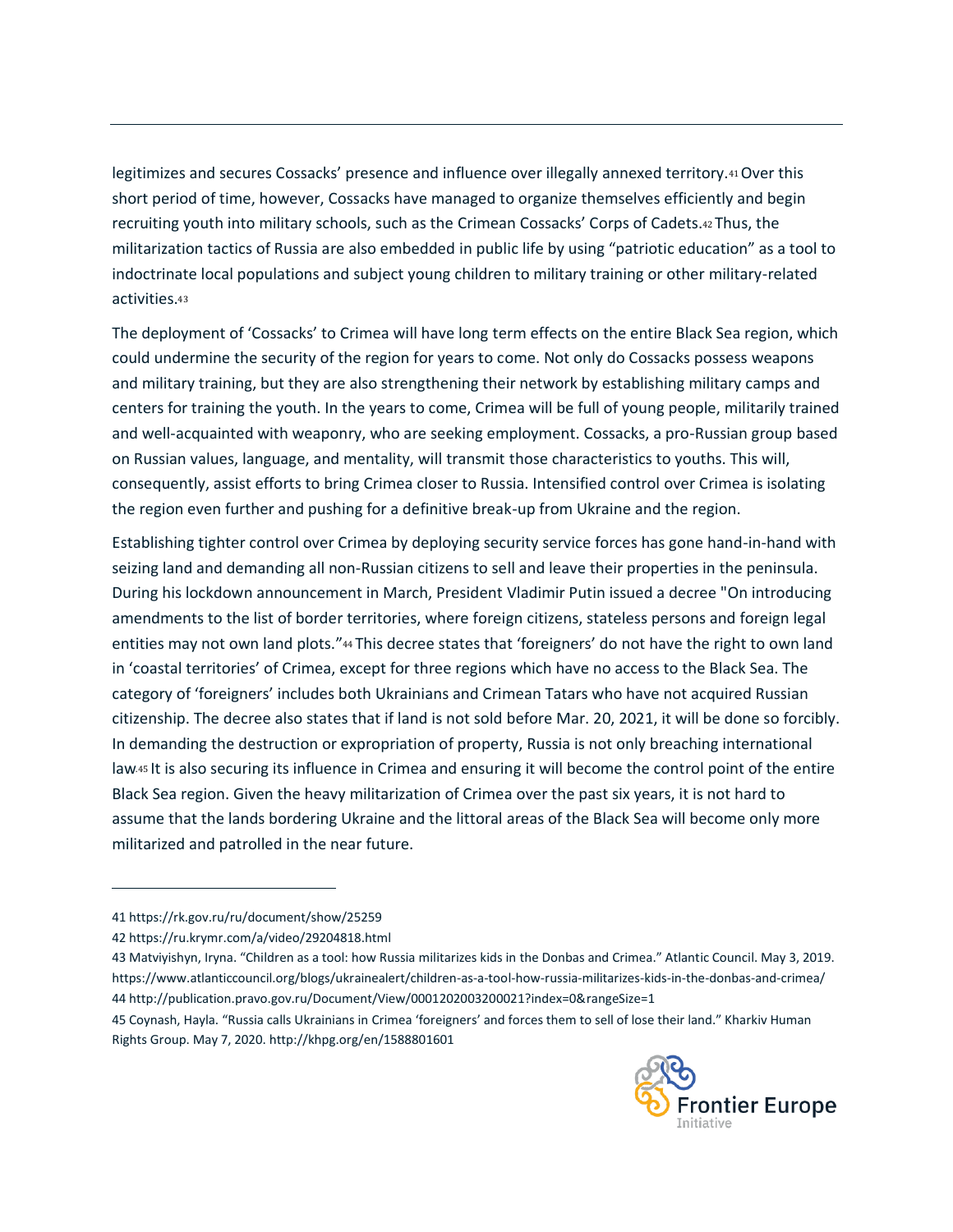### **China**

Russia is clearly using COVID-19 in Ukraine to gain more control over the Black Sea. On the other hand, China sees an opportunity to build a long-lasting and beneficial alliance. COVID-19 has opened a window of opportunity for China to engage with the Black Sea region and build closer ties with the countries that are part of the Belt and Road Initiative. In 2017, China and the World Health Organization signed a memorandum of understanding for a 'Health Silk Road,' a project under the Belt and Road Initiative aimed at improving the health of populations along the route.<sup>46</sup> Introducing a health component to the Belt and Road Initiative was met with positive feedback from global powers. But in the context of COVID-19, a 'Health Silk Road' plan could have very different implications today.<sup>47</sup>

China intends to play a leadership role in building global infrastructure that strengthens medical systems across different states, so that they can compete for a share of the global vaccine market. However, in the case of Ukraine, the provision of COVID vaccines could also be the foundation for the long-term presence of China.<sup>48</sup>

Ukraine's location makes it a potential transit hub for the Belt and Road Initiative. Ukraine lies along the land route connecting the EU with its second most important trading partner, China. While Ukrainian infrastructure is underdeveloped, it presents a medium-term opportunity for China.49 There have been previous attempts to transform Ukraine into a 'sea terminal' with Chinese support. In 2013, Ukraine's then President Viktor Yanukovych signed a range of agreements with China spanning the construction of a new deep-sea terminal in Crimea and the reconstruction of the Sevastopol Sea Port.<sup>50</sup> Crimea was intended to become a large transit hub, but following the illegal annexation of the peninsula, investments were withdrawn.

However, China has remained somewhat focused on Ukraine with smaller infrastructure modernization investment projects reemerging in the south of Ukraine, such as a new highway linking Odessa and

[http://www.chinadaily.com.cn/business/2017wef/2017-01/19/content\\_27993857.htm](http://www.chinadaily.com.cn/business/2017wef/2017-01/19/content_27993857.htm) 

<sup>50</sup> [http://inpress.ua/ru/economics/21566-perelomnyy-vizit-yanukovicha-v-kitay-30-mlrd-investitsiy-i-garantirovannaya-kvota](http://inpress.ua/ru/economics/21566-perelomnyy-vizit-yanukovicha-v-kitay-30-mlrd-investitsiy-i-garantirovannaya-kvota-dlya-ukrainskoy-produktsii)[dlya-ukrainskoy-produktsii](http://inpress.ua/ru/economics/21566-perelomnyy-vizit-yanukovicha-v-kitay-30-mlrd-investitsiy-i-garantirovannaya-kvota-dlya-ukrainskoy-produktsii)



<sup>46</sup> Baijie, An. "WHO, China sign pact establishing 'health Silk Road." China Daily. January 19, 2017.

<sup>47</sup> <https://gh.bmj.com/content/5/2/e002261.full>

<sup>48</sup> "Ukraine expects first batch of Sinovac vaccines in three or four weeks." Ukrinform. January 26, 2021.

[https://www.ukrinform.net/rubric-polytics/3178158-ukraine-expects-first-batch-of-sinovac-vaccines-in-three-or-four-weeks](https://www.ukrinform.net/rubric-polytics/3178158-ukraine-expects-first-batch-of-sinovac-vaccines-in-three-or-four-weeks-shmyhal.html)[shmyhal.html](https://www.ukrinform.net/rubric-polytics/3178158-ukraine-expects-first-batch-of-sinovac-vaccines-in-three-or-four-weeks-shmyhal.html)

<sup>49</sup> Mykal, Olena. "Why China is interested in Ukraine." The Diplomat. 2016.<https://bit.ly/3fO2O1f>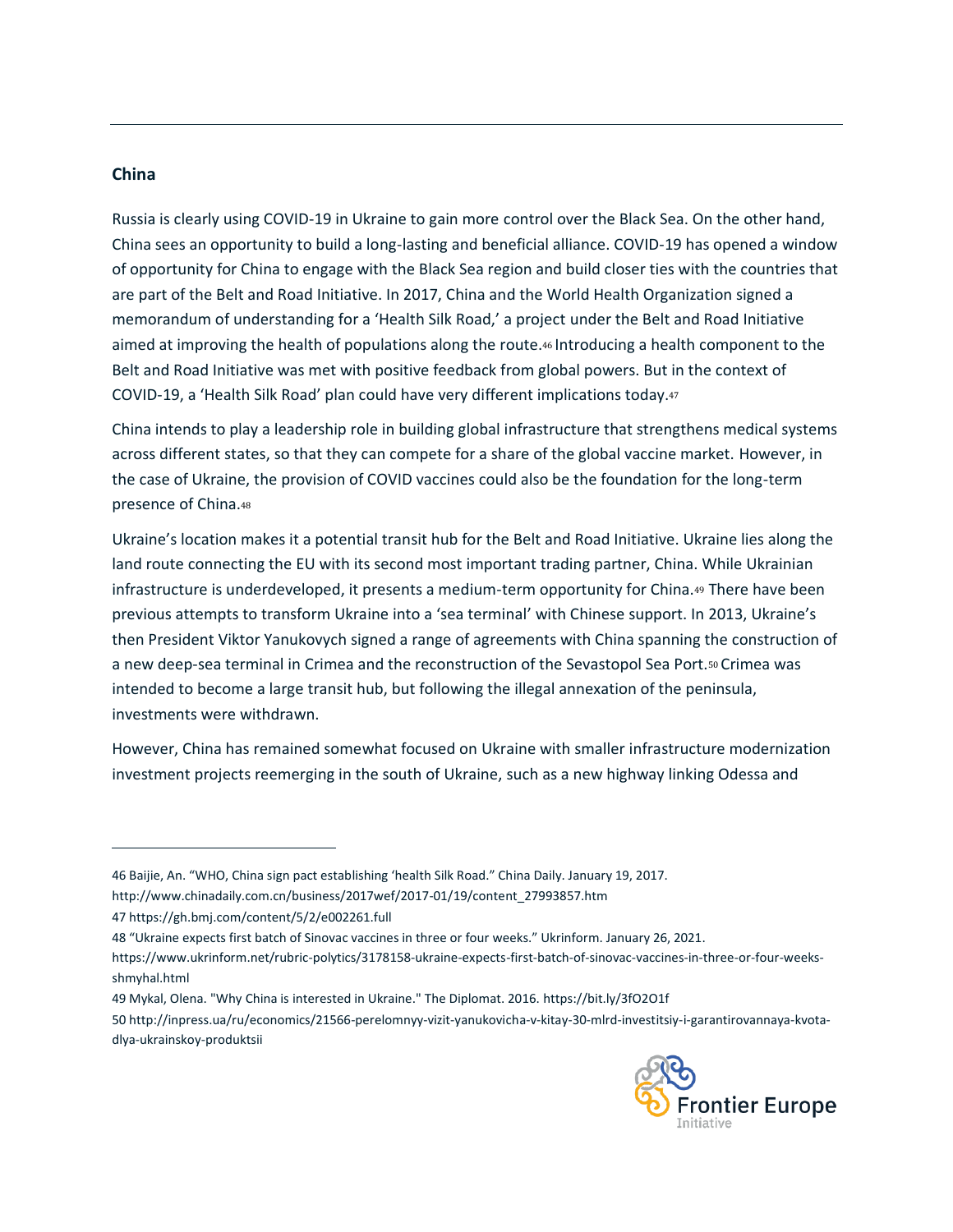Mykolaiv in Southern Ukraine.<sup>51</sup> The Euromaidan Revolution and conflict with Russia was a pivotal moment for Sino-Ukrainian cooperation because Ukraine's political trajectory shifted toward the West and the Transatlantic community. This heavily impacted Ukraine's relations with China, hindered economic cooperation, and made it difficult for Ukraine to take part in the development of the Belt and Road Initiative.<sup>52</sup> The health crisis, however, could signal a Sino-Ukrainian rapprochement. In 2019, China overtook Russia as Ukraine's largest trading partner.53Also in 2019, China's share in Ukraine's overall foreign trade rose to 10.6 percent, outpacing Russia's share of 9.7 percent. Germany ranked third with 6.9 percent, followed by Poland with 6.1 percent.<sup>54</sup>

China will likely become Ukraine's largest vaccine provider given its geopolitical position.55Ukraine has signed a contract to purchase 1.8 million doses of China's Sinovac vaccine. By aligning on common interests in this time of crisis, Ukraine is contributing to China's 'Health Silk Road' plan, potentially starting strong economic cooperation in other areas. Amidst the COVID-19 crisis, the economic partnership between Ukraine and China continues to grow and both sides are ready to deepen mutually beneficial cooperation.<sup>5657</sup> Thus, the pandemic has accelerated an existing tendency for cooperation between the two states.

# **Opportunities for the United States: Policy Recommendations**

The COVID-19 crisis has had a detrimental impact on international politics. Some countries have used the virus to secure its geopolitical position and assert control. Others saw the health crisis as a way to revitalize once close ties. Ukraine is at a crossroads with domestic vulnerabilities forcing Kyiv to seek collaboration with the East as it loses ground in Crimea and Donbas.

[china-slowing-eu/](https://ukraineoffice.blogactiv.eu/2020/02/17/trade-geography-of-ukraine-in-2019-declining-russia-rising-china-slowing-eu/)



<sup>51</sup> "China Road and Bridge Awarded Odessa-Mykolaiv Highway Project; China continues to invest in Ukraine, but outside of Crimea." RWR Advisory Group. July 10, 2017. [https://www.rwradvisory.com/china-road-and-bridge-awarded-odessa-mykolaiv](https://www.rwradvisory.com/china-road-and-bridge-awarded-odessa-mykolaiv-highway-project-china-continues-to-invest-in-ukraine-but-outside-of-crimea/)[highway-project-china-continues-to-invest-in-ukraine-but-outside-of-crimea/](https://www.rwradvisory.com/china-road-and-bridge-awarded-odessa-mykolaiv-highway-project-china-continues-to-invest-in-ukraine-but-outside-of-crimea/)

<sup>52</sup> Kaczmarski, Marcin. "The effects of China's economic expansion on Eastern Partnership countries." EU-STRAT. March 2019. <http://eu-strat.eu/wp-content/uploads/2019/04/EU-STRAT-Working-Paper-No.-17.pdf>

<sup>53</sup> "Trade geography of Ukraine in 2019: declining Russia, rising China, slowing EU." Ukrainian Liason Office in Brussels. February 17, 2020[. https://ukraineoffice.blogactiv.eu/2020/02/17/trade-geography-of-ukraine-in-2019-declining-russia-rising-](https://ukraineoffice.blogactiv.eu/2020/02/17/trade-geography-of-ukraine-in-2019-declining-russia-rising-china-slowing-eu/)

<sup>54</sup> Datskevych, Natalia. "it's official: China is Ukraine's largest trading partner." Kyiv Post. September 27, 2019.

<https://www.kyivpost.com/business/its-official-china-is-ukraines-largest-trading-partner.html>

<sup>55</sup> Kovtoniuk, Pavlo. "Geopolitics complicates Ukraine's vaccine quest." Atlantic Council. January 27, 2020.

<https://www.atlanticcouncil.org/blogs/ukrainealert/geopolitics-complicates-ukraines-vaccine-quest/>

<sup>56</sup> [http://www.xinhuanet.com/english/europe/2020-12/03/c\\_139561449.htm](http://www.xinhuanet.com/english/europe/2020-12/03/c_139561449.htm)

<sup>57</sup> [http://www.xinhuanet.com/english/2021-01/22/c\\_139688941.htm](http://www.xinhuanet.com/english/2021-01/22/c_139688941.htm)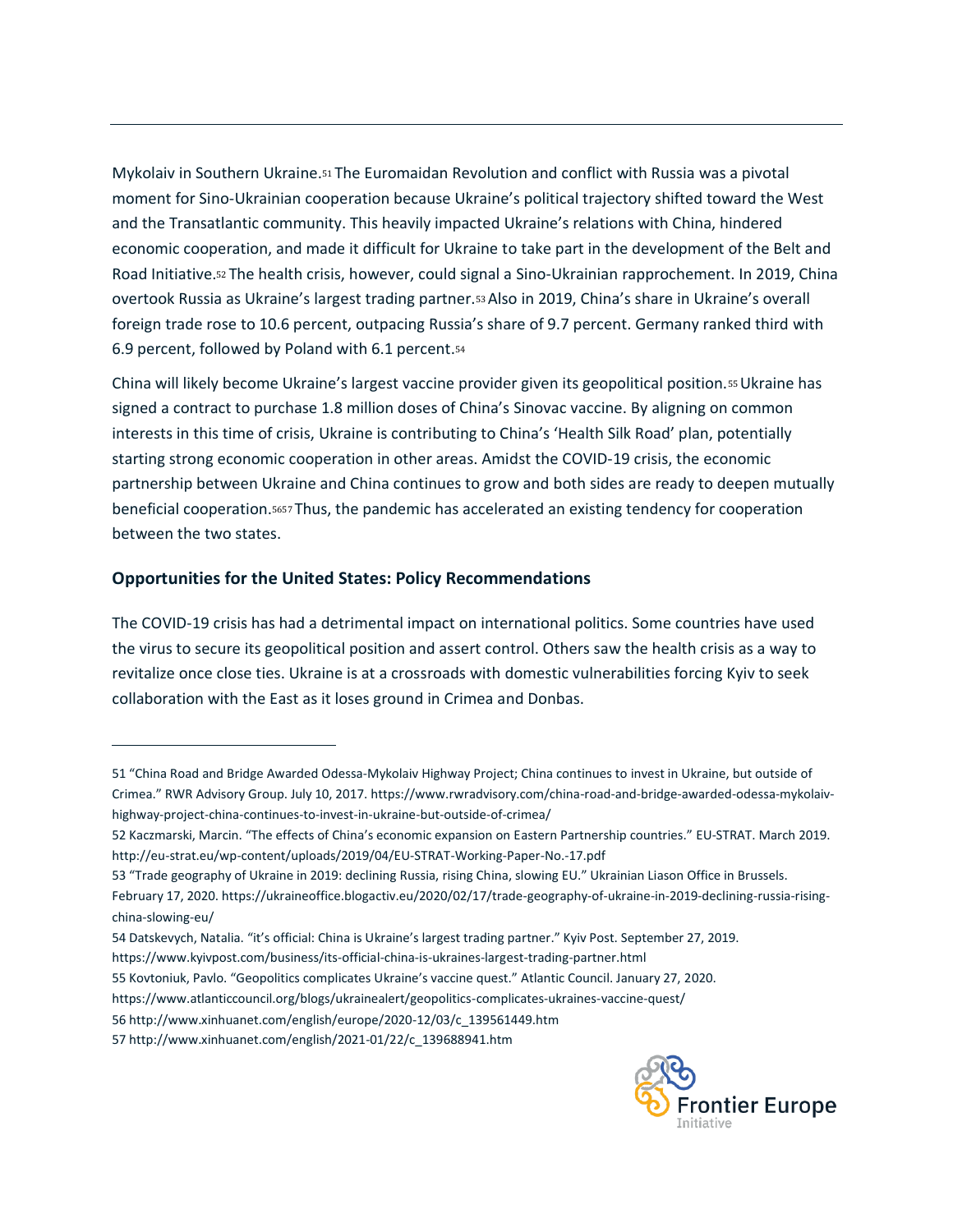The U.S. must see COVID-19 as an opportunity to engage with Ukraine and the region more deeply. Since 2014, Ukraine has consistently showed interest and willingness to build closer ties with the U.S. as its main strategic ally in the context of transatlantic relations.

#### **Health Security**

The U.S. should increase its vaccination assistance to Ukraine. While the storage of Pfizer vaccines remains a challenge for Ukraine, the U.S. can lead in helping Ukraine build the infrastructure needed for vaccination storage and distribution.

But simply helping with vaccines will not suffice for the long-term. Longer-term, the Biden Administration should adopt a vocal and active stance in efforts to reform Ukraine's health sector. Ukraine must modernize and rebuild its medical system so as to be more independent from external influences. The U.S. should help safeguard this process by providing expertise, assistance, and equipment to Ukraine, in addition to consolidating its position as a close ally.

## **Fighting Disinformation**

Ukraine is a valuable ally in fighting Russian disinformation. The U.S. should consider closer cooperation with Ukraine in digital and Artificial Intelligence (AI). On Mar. 11, 2021, at the 'Ukraine 30. Culture. Media. Tourism' forum, Head of the Presidential Administration Andriy Yermak announced the creation of a center to counter disinformation. The same day, President Volodymyr Zelensky signed a decree on the center which will sit within the National Security and Defense Council and will be apolitical. The President himself is expected to exercise necessary control and closely monitor activities. The U.S. should establish close cooperation with this center, which could help suppress and diminish Russian influence over regional politics.

Moreover, the Biden Administration should support Ukrainian think tanks and local NGOs working to fight disinformation. Through joint projects and increased funding, organizations like Ukraine Crisis Media Center, Foreign Policy Council "Ukrainian Prism", VoxCheck, StopFake, Institute of Mass Information, Euromaidan Press, and others could focus more on disinformation campaigns that are harmful to national and international security situations.

#### **Security and Defense**

Importantly, the Biden Administration should approach Ukraine from a regional perspective with a goal of bringing greater security to the whole of the Black Sea, rather than focusing solely on Ukraine's domestic situation in terms of democratization of endemic corruption fighting. This would require the U.S. seeing past some differences, including views toward China. In a recent interview on the HBO series

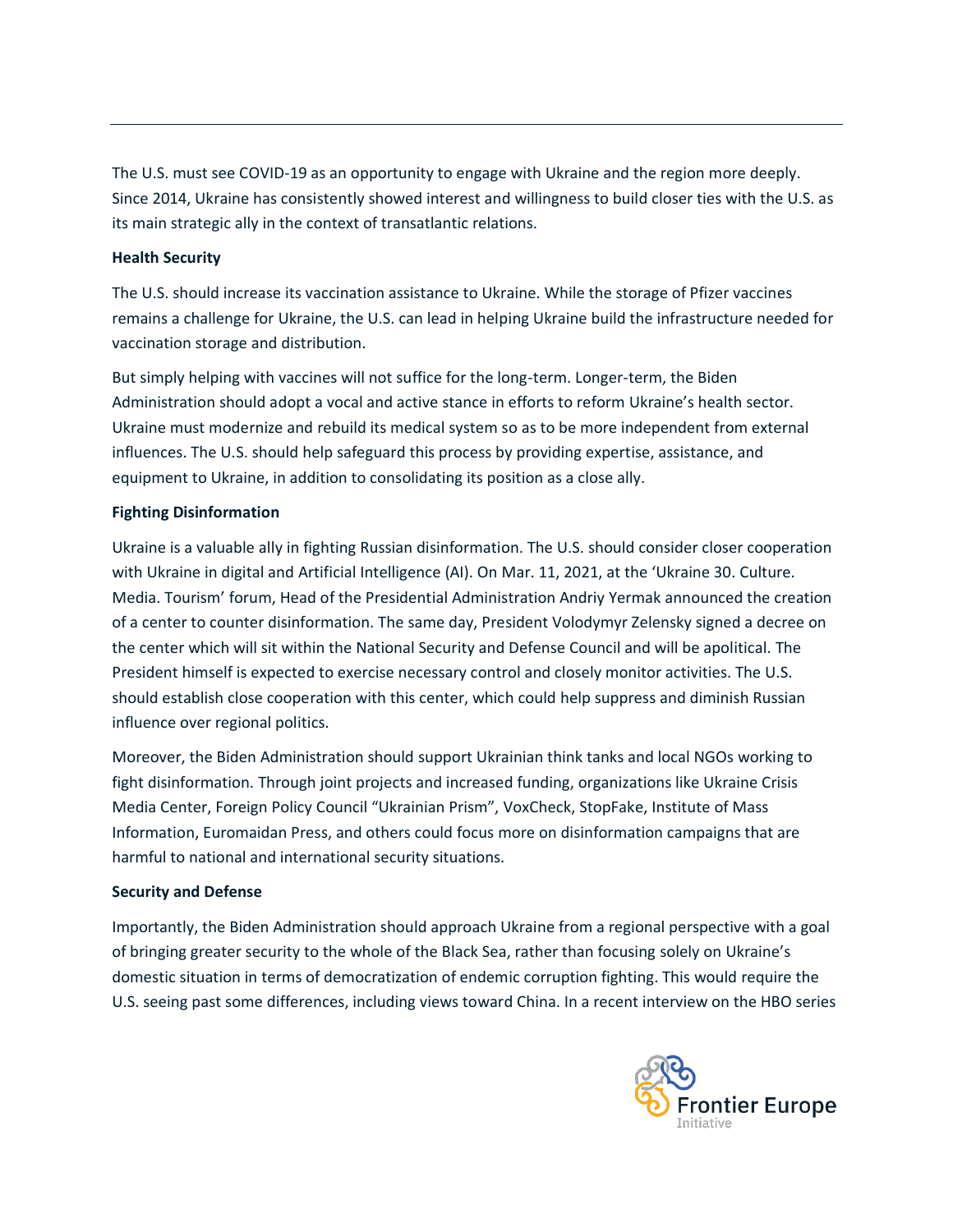Axios,58Ukrainian President Volodymyr Zelensky said that he didn't consider China to be a major geopolitical threat. His remarks were perceived to cause future friction with the Biden Administration and within Congress, who believe the opposite.<sup>59</sup>

It is especially important to set aside some of these differences to facilitate stronger U.S. investment in military infrastructure, capabilities, and presence, particularly in the maritime sector. Ukraine has already reaffirmed a strong desire and readiness to increase NATO presence in the Black Sea. 60 The preservation and potential expansion of U.S. maritime presence, combined with an increased number of join military operations, should form a key part of America's Ukraine policy.

The U.S. should adopt a more active role in resolving the impasse of the current peace process negotiations regarding the Donbas. As the European co-chairs of the 'Normandy Process', France and Germany have had little success in assisting the implementation of ceasefire agreements between Russia and Ukraine. The U.S. would be a strong addition to the negotiating table. It is a right for the U.S. to take the lead on Donbas negotiations and play a larger diplomatic role in the conflict resolution process. American presence during talks with Russia would help facilitate Ukraine's integration into the Euro-Atlantic community. This in turn would help establish secure and peaceful Black Sea.

The U.S. should push for enhanced security cooperation in the Black Sea by consulting with and mobilizing NATO Allies and partners. The Biden Administration should consider granting Ukraine the status of a major non-NATO Ally, while launching a NATO Membership Action Plan and establishing a permanent U.S. military presence in Ukraine.

## **Conclusion**

Ukraine is faced with many potential new alliances which could meet the needs of Ukraine in the short term but destabilize the Black Sea region in the long term. The U.S. must ensure that the Black Sea remains stable and protected due to its geostrategic importance to the transatlantic community. It can only be done so by revising and adjusting its bilateral policies toward the littoral states in a way in which thinking about the region holistically prevails.

While Ukraine lags behind in its vaccine roll-out, Russia is claiming more control over temporarily occupied and annexed territories. Ukraine's health insecurity, combined with the ongoing military

<sup>60</sup> https://www.radiosvoboda.org/a/news-ukraina-nato-chorne-more/31121666.html



<sup>58</sup> Swan, Jonathan. "Exclusive: Ukraine's Zelensky says he doesn't feel China threat." Axios. January 31, 2020. <https://www.axios.com/ukraine-zelensky-china-coronavirus-vaccines-e6a45253-1448-43a0-a846-b8d0f448eaa1.html> 59 Ibid.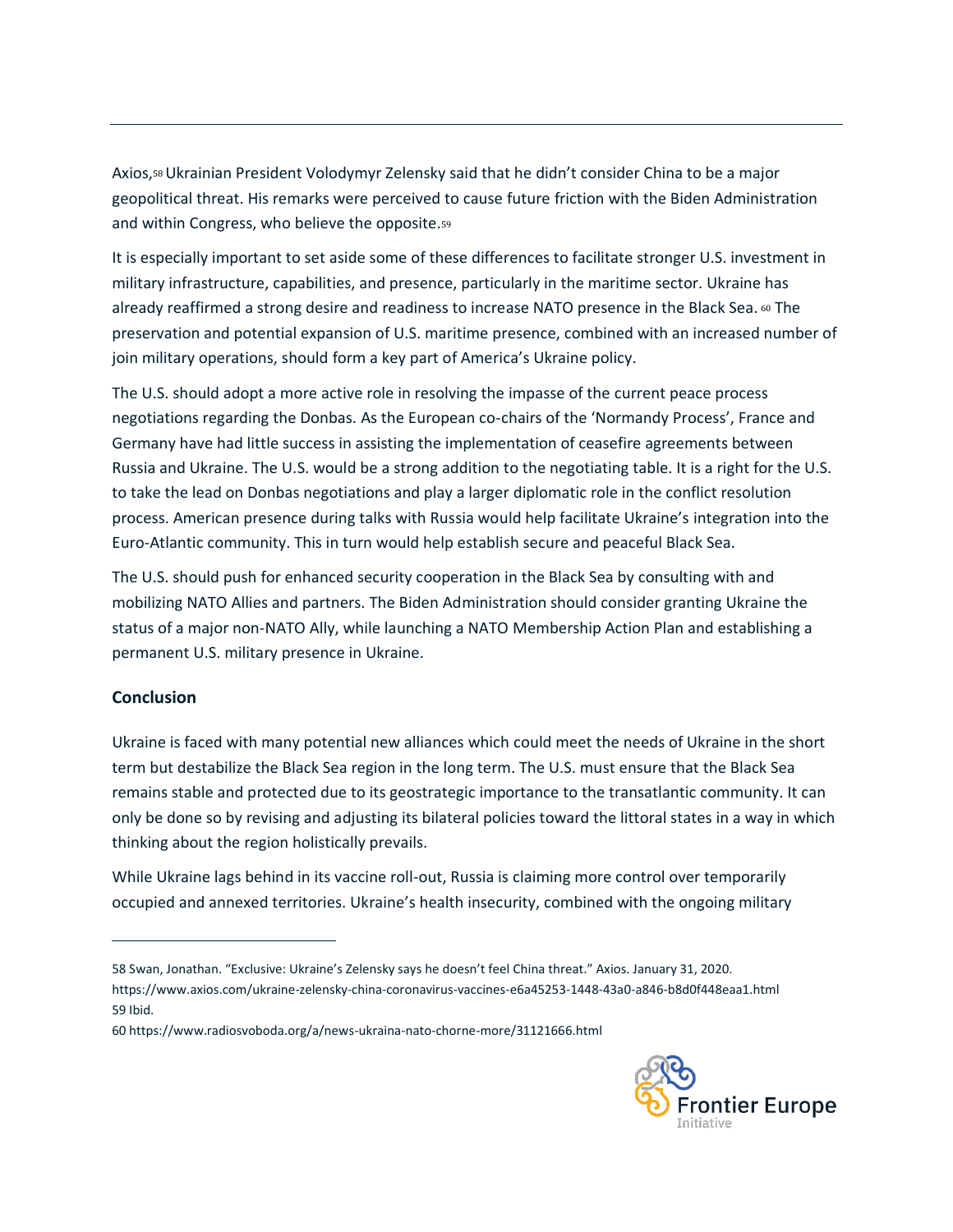conflict, has left the country weak against Russian hybrid warfare. Russia has created an opportunity out of COVID-19 to establish its 'passportization' policy in Donbas. It has also enhanced its militarization strategy in Crimea, which has led not only to isolation of the peninsula but also to its 'Russification.' Meanwhile, China has also seen COVID-19 as an opportunity, demonstrating ambitions to be closer to Eastern Europe by harmonizing relations with Ukraine in an economically beneficial way for both countries' way.

The decisions and actions of Ukraine during this pandemic could affect the future of the Black Sea security irreversibly. It is crucial for the U.S. to pay closer attention to the developments in the region and think about new and creative ways to transform and adapt its policy towards Ukraine in a way which can secure and protect the whole Black Sea region.